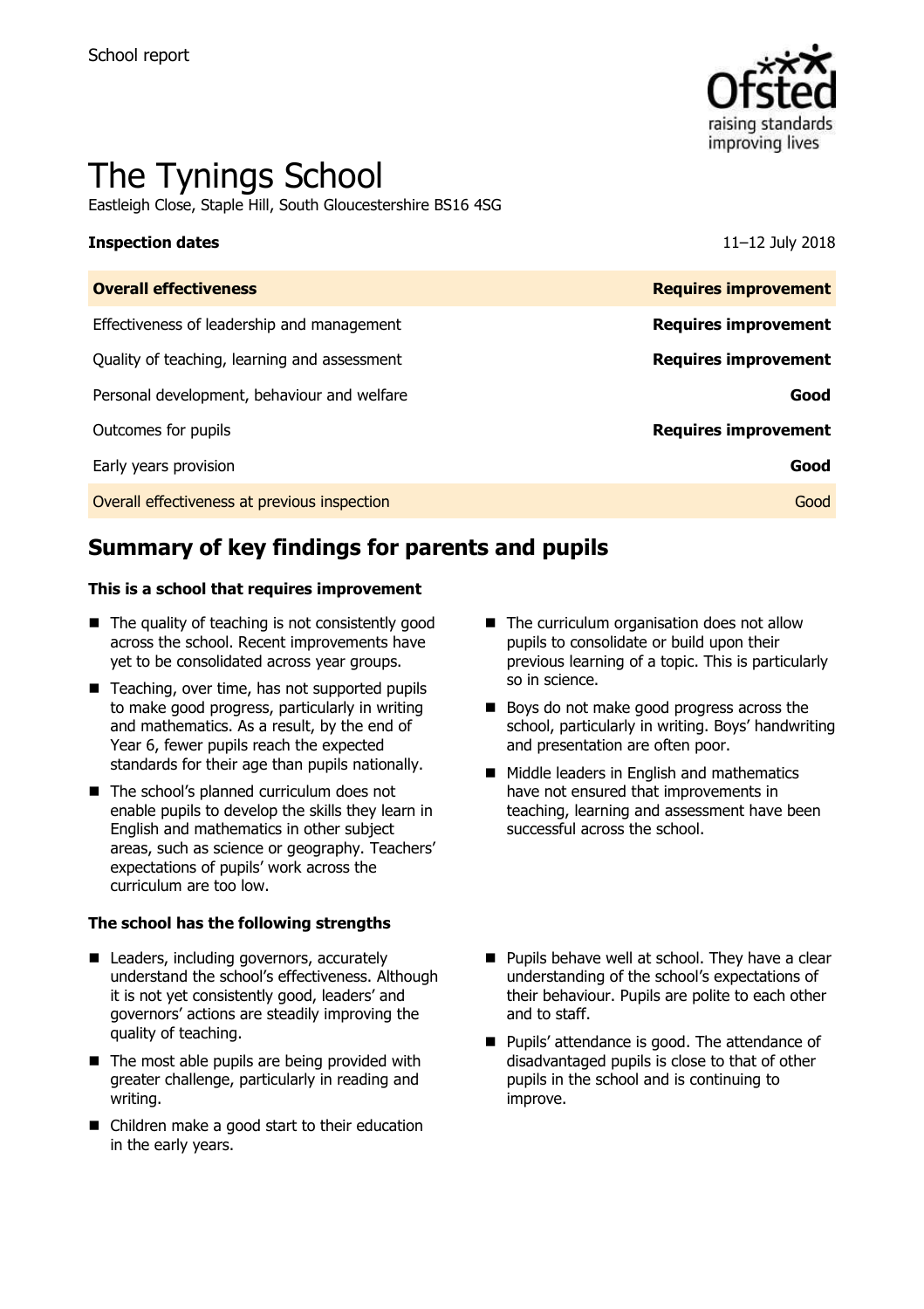

# **Full report**

### **What does the school need to do to improve further?**

- Improve the quality of teaching so that it is consistently good by:
	- ensuring that teachers plan learning that is closely matched to the needs of pupils, particularly in mathematics and for boys in writing
	- making sure that teaching across the curriculum enables pupils to develop their English and mathematics knowledge, skills and understanding.
- **IMPROVE the impact of leadership and management on the standards pupils achieve** and the progress they make by:
	- ensuring that middle leaders contribute effectively to improving the quality of teaching in their subject areas
	- making sure that the curriculum enables pupils to build knowledge and skills systematically in subjects such as science.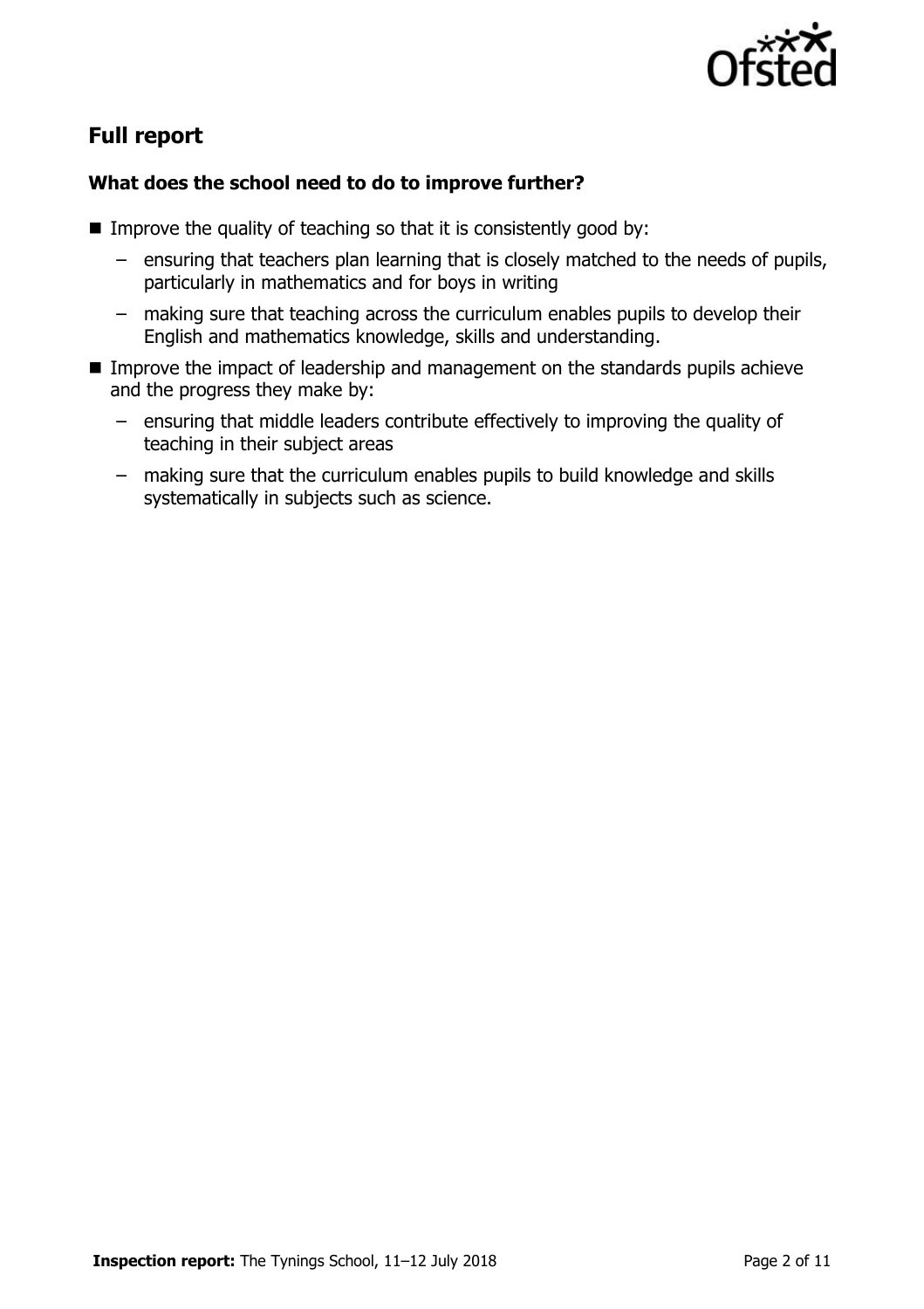

## **Inspection judgements**

### **Effectiveness of leadership and management Requires improvement**

- Leaders appointed since the previous inspection have quided the school skilfully through a period of intense challenge over the last two years. Leaders, and in particular the school's acting headteacher at the time, have been successful in securing the confidence of the school community by demonstrating their openness, honesty and integrity.
- Leaders, including governors, have taken action to improve the quality of teaching, increasingly holding teachers to account for the progress pupils make in their classes. However, teaching is not yet consistently good across the school. As a result, the standards that pupils reach by the end of Year 6 are not yet good.
- $\blacksquare$  The current curriculum does not give pupils opportunities to build on the skills, knowledge and understanding that they are increasingly gaining in English and mathematics. A review of the curriculum has been undertaken and, as a result, a 'Year of Adventure' is planned to develop the curriculum further from September. The training that leaders have provided to staff has generated enthusiasm among staff for these developments.
- Middle leaders of English and mathematics have a secure knowledge of the quality of teaching in their subjects. However, they have not been successful in ensuring that new approaches are consistently and effectively implemented by teachers. As a result, pupils have not made the progress that they should, particularly in mathematics. A restructuring of leadership is leading to the development of English and mathematics leadership teams and phase leaders for each key stage.
- The new headteacher has high aspirations for pupils and staff. She has ensured that governors, staff, parents and carers share a common vision for the future of the school. The headteacher, the deputy headteacher and governors know clearly what the school needs to do to improve. Their plans are detailed and timely. Governors monitor these carefully to check the impact of their actions. This work is supporting the school's continued improvement.
- The physical education and sport premium has been well spent, in particular to increase the participation in physical activity of pupils who previously did not take part in sporting activities. This has been achieved through offering a different range of clubs, such as lacrosse and badminton.
- Leaders ensure that the additional funding for disadvantaged pupils is used effectively. Leaders monitor the progress of disadvantaged pupils carefully. Interventions and support are adjusted in response to their effectiveness. As a result, the differences in progress between disadvantaged pupils and other pupils nationally are diminishing.
- The early years is well led. Leaders ensure that practice is improving. For example, there are improved transition arrangements for children as they move into Year 1.
- Many pupils who have special educational needs (SEN) and/or disabilities make good progress because teachers and teaching assistants match their teaching to these pupils' needs well. However, leaders of special educational needs do not yet make enough use of the school's new assessment programmes to determine accurately the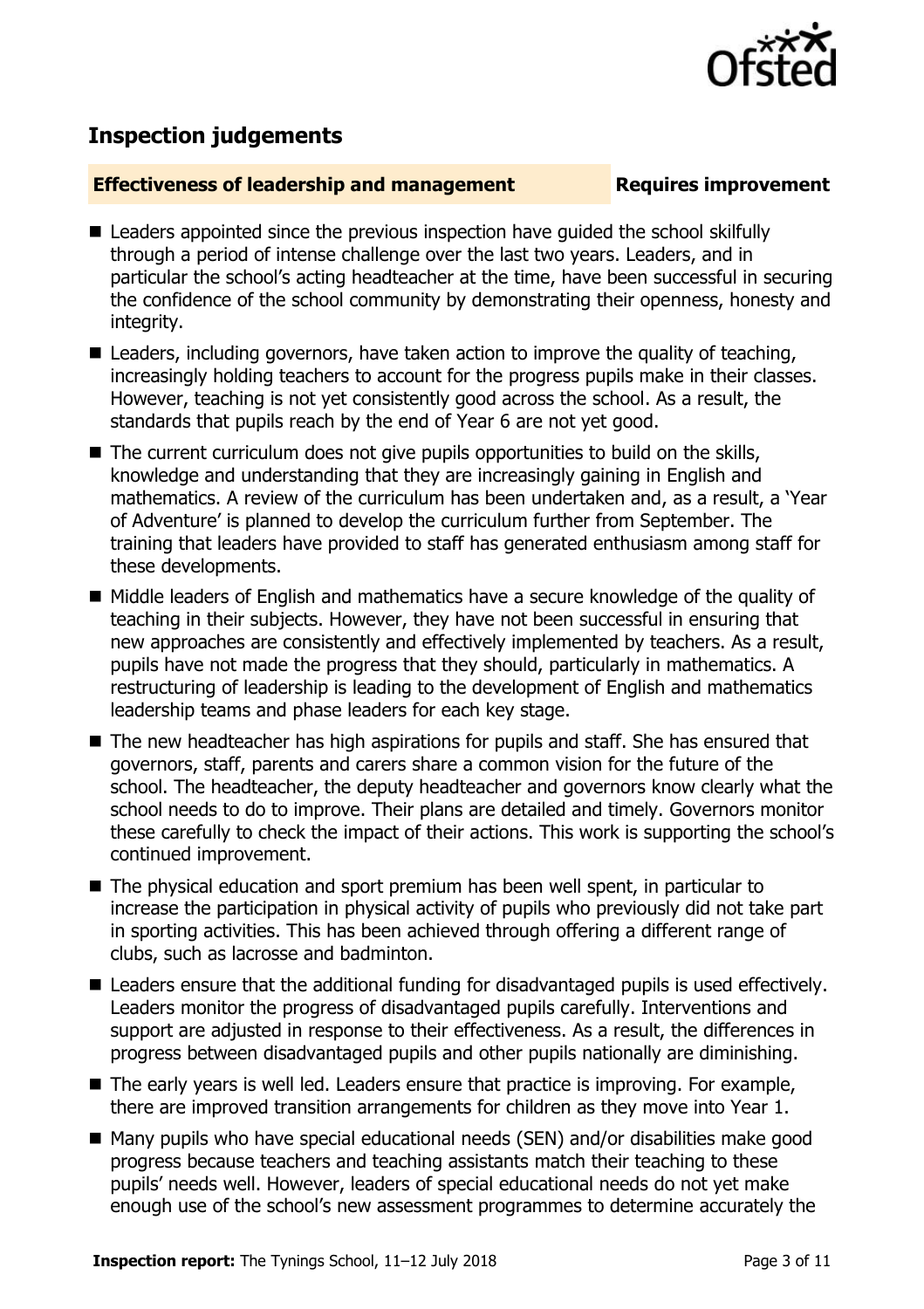

progress these pupils make over time.

- The local authority has provided effective support for leaders. However, sometimes, the support provided for English and mathematics has caused leaders to form an overoptimistic view of their effectiveness in their subjects. More recent local authority reviews, in conjunction with the new headteacher, confirm an accurate reflection of the school's effectiveness.
- Pupils' social, moral, spiritual and cultural development is encouraged successfully by a range of visitors to the school and by close links to the local community, such as with the local church. Teaching and learning support the development of British values so that pupils are well prepared to live in modern Britain.

### **Governance of the school**

- Governors are knowledgeable about the school. They have provided valuable support for leaders over the last two years. They challenge leaders robustly. For example, they check regularly pupils' progress in mathematics and the progress of disadvantaged pupils.
- Together with senior leaders, governors are focused on improving the quality of teaching and pupils' progress. Their evaluation of the school's strengths and areas for development is accurate. They contribute to and carefully monitor the school's action plans on a regular basis. They are actively involved in setting performance targets for the headteacher, closely linked to the school's improvement priorities.
- Governors visit the school regularly. They analyse the views of pupils, parents and staff expressed through surveys. This helps them to validate the information they receive from leaders.
- Governors evaluate their own practice and suggest improvements. For example, they are adding further to the induction that new governors receive. They make sure that their training, such as that on the 'Prevent' duty, is up to date. They understand their responsibility to protect pupils from radicalisation and extremism.

### **Safeguarding**

- The arrangements for safeguarding are effective. Safeguarding procedures and practices are thorough. Pupils say that they feel safe at school. Their parents strongly agree. Pupils are sure who to turn to if they have a worry or concern. Pupils told inspectors that adults listen to them. Displays and posters around the school make it clear to pupils, and adults, who they can approach. These messages are reinforced regularly at a whole-school level, for example in assemblies.
- Leaders make sure that training in safeguarding is regular and up to date. This training extends to all adults working on the school site and to governors. Leaders check to see that adults understand the training that they receive. As a result, staff know what to do if they have a worry about a pupil's welfare or if they have a concern about an adult's conduct.
- Governors play a key role in monitoring the effectiveness of safeguarding. The safeguarding lead governor brings his professional experience to his role and challenges leaders regularly and robustly on the progress of the annual audit and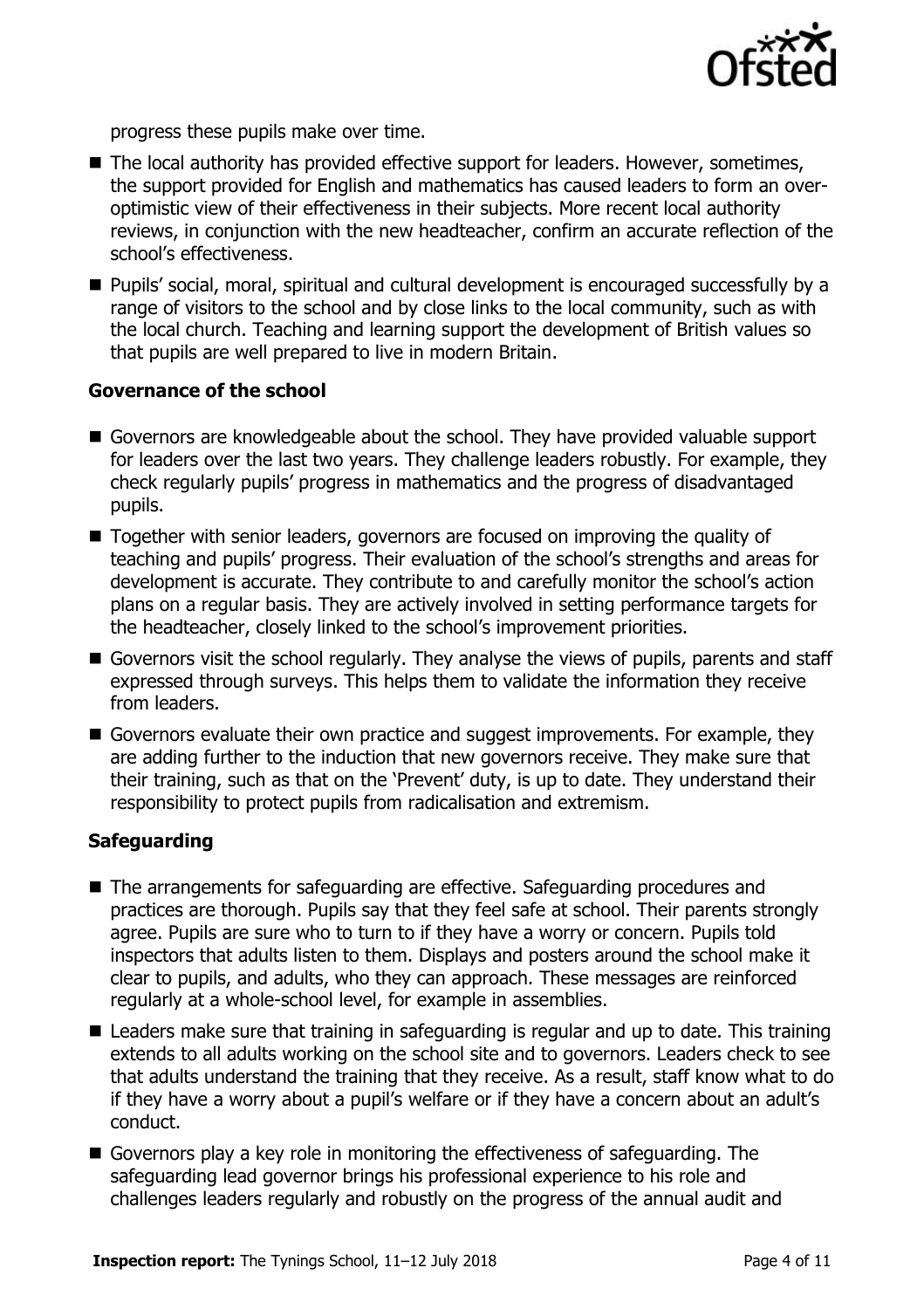

action plan.

■ The procedures for the safe recruitment of staff are appropriate. New staff receive a thorough induction process in which safeguarding plays a key part. However, at the time of the inspection, inspectors noticed inconsistencies in the recording of some information. Leaders immediately took steps to correct this, demonstrating that they take prompt action if matters are brought to their attention.

### **Quality of teaching, learning and assessment Requires improvement**

- $\blacksquare$  The quality of teaching is not consistently good across the school. The good practice observed, particularly in the early years and in Years 5 and 6, has yet to be consolidated across other year groups.
- Over time, teaching has not enabled pupils to make good progress, particularly in writing and mathematics. At times, this is because the planned sequences of learning do not enable pupils to make the progress of which they are capable. As a result, pupils, particularly the most able, have made slower progress than they should. Recent changes to the programmes of study and the increased expectations of leaders are ensuring that the progress of current pupils, including the most able pupils, is improving.
- Teaching has not developed boys' writing sufficiently. Boys' handwriting and presentation are often poor. This begins in the Reception class, where fewer activities are available to physically support boys in their early writing skills.
- Teachers' chosen selection of books that will interest boys is having a positive effect on the range and quality of boys' writing. However, pupils sometimes become frustrated when they want, and are ready, to write but are unable to capture their ideas in writing as they have to wait for their peers and teachers. This slows the development of their skills and stamina when writing.
- Leaders' actions to change the approach to the teaching of mathematics, for example to increase pupils' fluency in calculation and their ability to reason, have been too slow. Although there are improvements in current pupils' progress, particularly in Years 4 and 5, these are not yet reflected in results at the end of Year 6.
- Reading is well taught. High-quality books help improve pupils' reading skills and enjoyment of texts. Pupils confidently use their phonics knowledge to work out unfamiliar words. A team of reading assistants helps ensure that pupils, particularly those vulnerable to underachievement, read regularly to an adult in school.
- Teaching across the curriculum does not encourage pupils to build on the new skills they are learning in English and mathematics effectively. For example, there are few activities where pupils can develop their skills and understanding further in other subjects. In science, learning jumps from one topic to another with little cohesion or clear planning of progression of skills.
- Teachers' planning in English and mathematics has improved as a result of the training they have received. They provide work which is more closely matched to pupils' abilities. However, in other subjects, teachers' planning does not take sufficient account of pupils' different starting points and their previous learning.
- Teaching assistants provide valuable support for pupils. They achieve an effective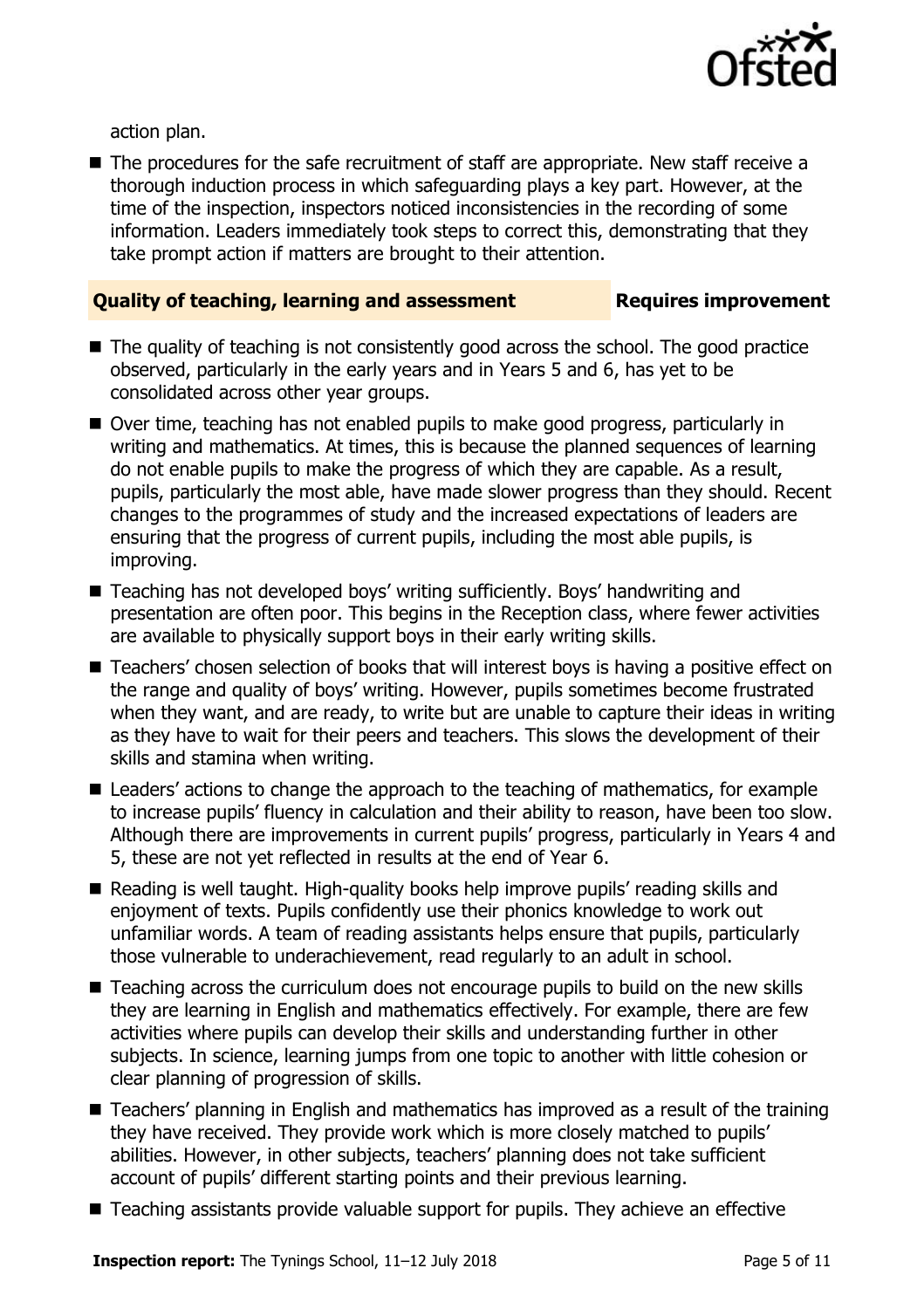

balance between supporting pupils and encouraging them to use the skills they are learning independently.

### **Personal development, behaviour and welfare Good**

### **Personal development and welfare**

- The school's work to promote pupils' personal development and welfare is good.
- **Pupils are confident and self-assured learners. Pupils of all ages were keen to explain** their learning to inspectors. They want to do well and almost all are keen to improve their work. Pupils explained clearly the role of the school's values, such as resilience, in helping them learn more effectively.
- **Pupils feel strongly that their voices and opinions are heard at school. They are** confident that adults will listen to them. For example, pupils told inspectors how changes were made to lunchtime routines in response to their feedback to school leaders.
- Leaders consider carefully the well-being needs of different groups of pupils. Leaders work closely with a range of external agencies to support pupils' personal and emotional needs well. Parents appreciate the support that they and their children receive from the school, in particular from the family welfare officer.
- Very few pupils express concerns about bullying. Pupils are clear about what to do if they have a concern and they are confident that staff will deal with bullying effectively if it does happen.
- **Provision for pupils' social, moral, spiritual and cultural development is good. Through a** wide range of activities, pupils learn to become active members of their community. Pupils are accepting of the views and needs of others. There are few racist or homophobic comments.

### **Behaviour**

- The behaviour of pupils is good. Pupils are polite and courteous to visitors and respectful of adults and each other. The school is calm and orderly. For example, pupils walk down corridors calmly and come into school and settle to their learning quickly in the morning. Pupils understand and appreciate the new behaviour ladder. They say it motivates them to behave better because they can move up the ladder when they improve their behaviour.
- In lessons, pupils demonstrate positive attitudes to their learning and want to do better. They work well together, for example in pairs, small groups and as whole classes.
- At breaktimes and lunchtimes, pupils support each other and clearly enjoy the range of activities available in the large outdoor spaces.
- Leaders carefully record and monitor behaviour. An electronic recording system is used by all staff. This helps leaders to gather information on pupils' behaviour. However, it is not yet used effectively to identify trends in behaviour incidents over time.
- Leaders make their high expectations known to staff and pupils. The school follows up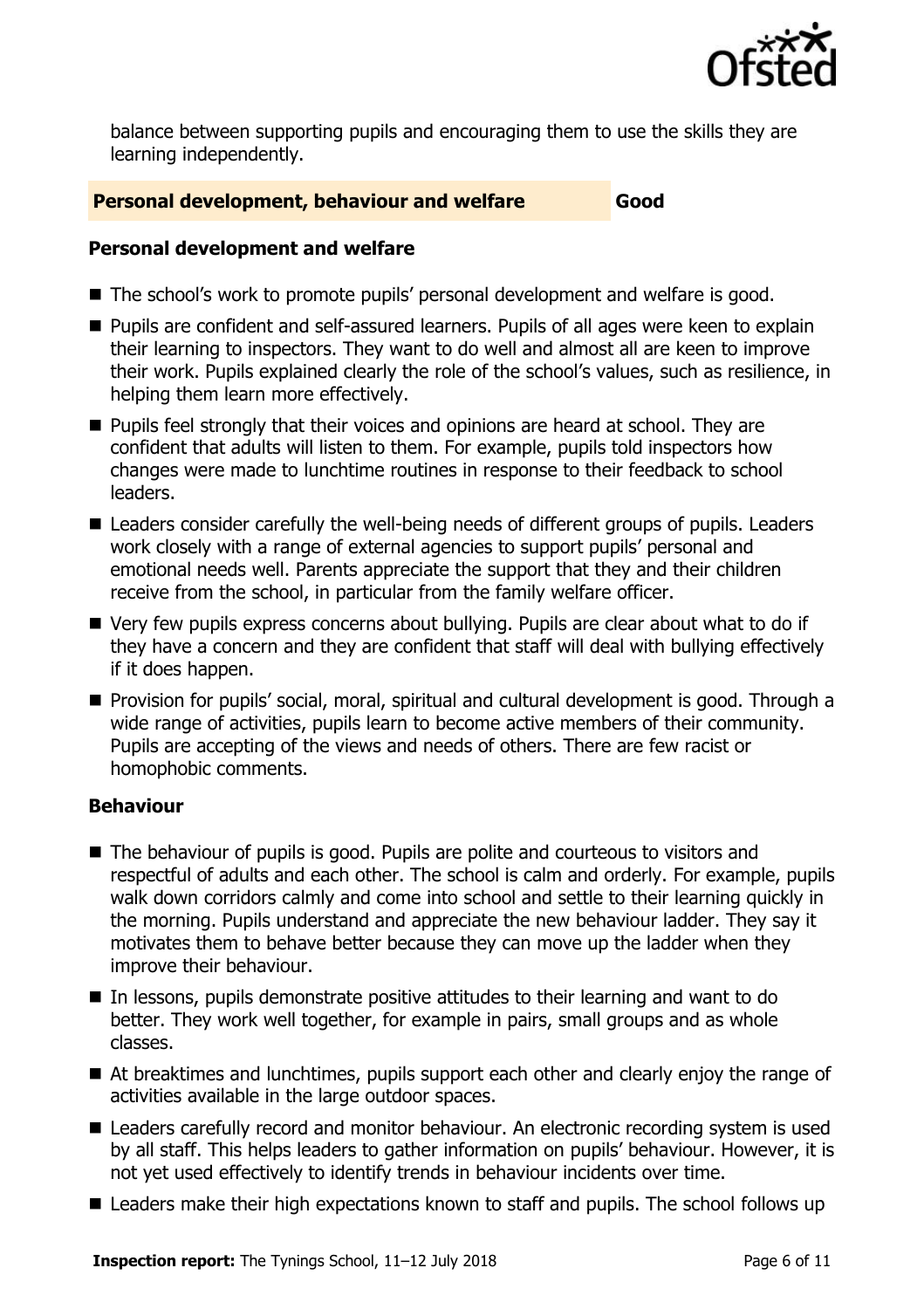

any incidents of poor behaviour with pupils and parents. As a result of strategies the school has put in place, pupils who were previously excluded or at risk of exclusion have substantially improved their behaviour. A small minority of pupils with challenging behaviour in one year group are being managed well.

**Pupils'** enjoyment of school is reflected in their good attendance. The rate of attendance is consistently above the national average. The attendance of disadvantaged pupils is rising. Leaders identify quickly those pupils who are vulnerable to poor attendance. Leaders' swift intervention ensures that these pupils' attendance improves and results in fewer pupils being persistently absent.

### **Outcomes for pupils Requires improvement**

- In 2016 and 2017, too few pupils reached the expected standard for their age in reading, writing and mathematics. Few pupils reached a higher than expected standard. Indicative results for 2018, and pupils' work, show that standards in reading and writing have risen considerably this year, but they are still below national averages.
- Standards in mathematics do not show a similar improvement. The proportion of pupils reaching the expected standard for their age has dropped since 2016. In addition, not enough pupils in key stage 2 make good progress in mathematics from their starting points by the end of Year 6.
- The most able pupils are being challenged more effectively and so their progress is increasing, particularly in Years 5 and 6. Scrutiny of their work shows that these pupils make good progress from their starting points, particularly in reading and writing.
- Fewer boys than girls reach the expected standards for their age at Year 2 and Year 6, particularly in writing.
- The progress of disadvantaged pupils currently in the school is improving. Teachers provide extra help for these pupils and so disadvantaged pupils in key stage 1 now have a secure foundation of skills that they can build on in key stage 2.
- Many pupils who have SEN and/or disabilities make good progress. Teaching assistants provide skilful support to these pupils, including those with hearing, visual and physical needs. Some pupils who have SEN and/or disabilities make strong progress because teaching and the curriculum are well adapted to their needs. However, the progress of a few pupils is less carefully tracked and, as a result, their provision is not as closely matched to their needs.
- At the end of Year 2, the proportion of pupils reaching the expected standard has increased since 2016 and is at or above national averages in reading, writing and mathematics. The proportions of pupils reaching a greater depth of understanding are increasing and are above national averages in reading, writing and mathematics.
- The teaching of phonics is improving. The proportion of pupils reaching the expected standard in the Year 1 phonics screening check is rising and is now in line with Year 1 pupils nationally.
- **Pupils receive a good start to their education in the early years. The proportion** reaching a good level of development at the end of their Reception Year is consistently above the national average and continues to rise.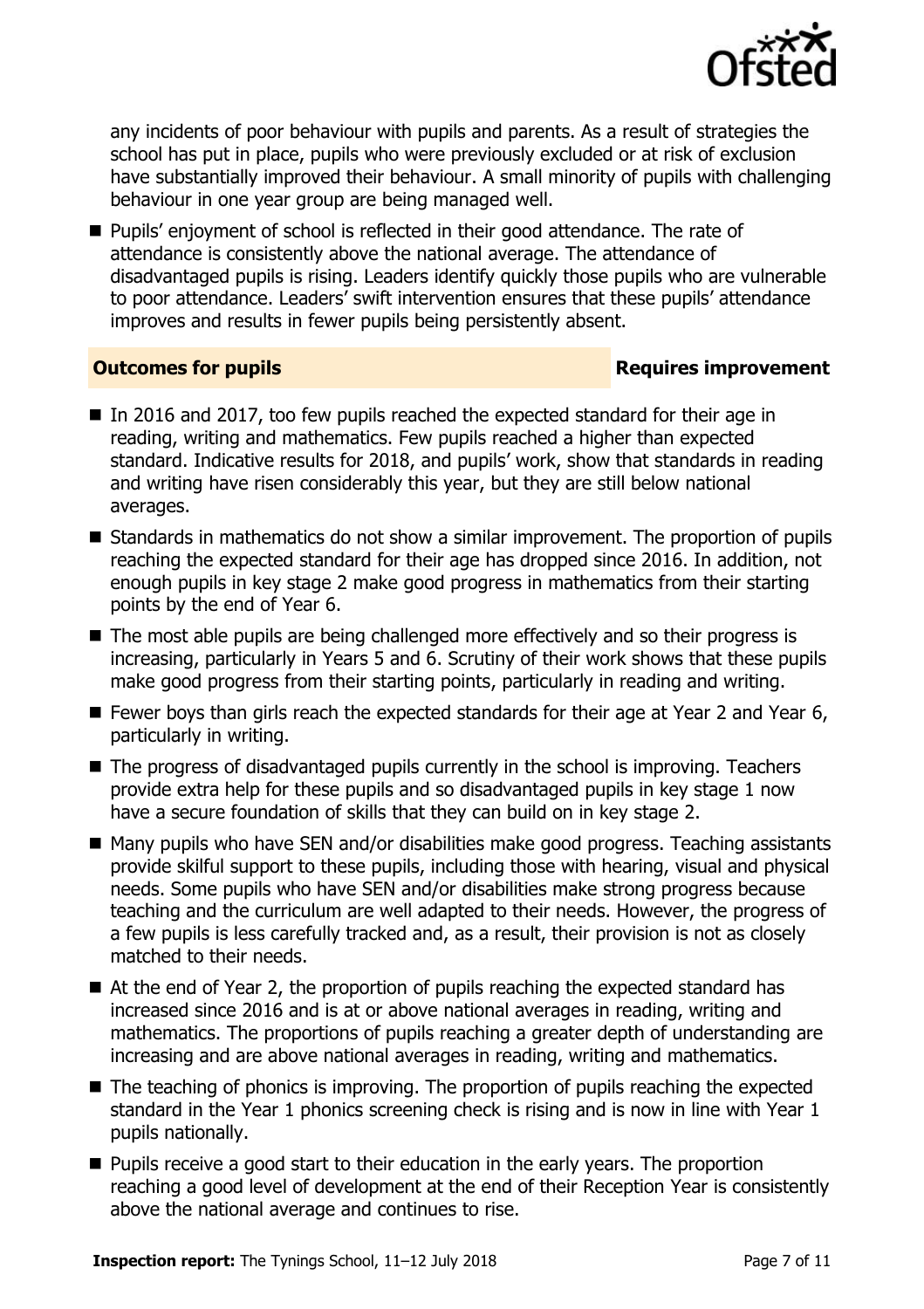

### **Early years provision Good Good**

- Children enter the early years with skills and attributes broadly typical for their age. By the time they leave their Reception Year, the proportion of children reaching a good level of development is consistently above the national average.
- Teaching in the early years is effective. Teachers plan and provide an interesting curriculum. They make effective use of inside and outside spaces to develop children's skills. Additional adults help children's learning well, particularly in their support for children who have additional learning needs.
- Leaders have ensured that the teaching of phonics has improved. Children use their phonics knowledge to develop their early reading and writing skills well. However, boys' early handwriting skills are not good enough, which means that they need to catch up in Year 1.
- Children have positive attitudes to learning and eagerly share their learning with visitors and each other. Their behaviour in and around the indoor and outdoor classrooms is calm and confident. They know classroom routines and school expectations of behaviour well.
- Safeguarding in the early years is effective. Staff know their roles and responsibilities and report concerns swiftly. Safeguarding training is up to date. Parents appreciate the support given by the school to help their children feel safe and develop well. They feel staff listen to and respond to any concerns they have.
- The school's procedures make sure that children's transition into the early years is effective and valued by parents. For example, during the inspection, new children joining the Reception class in September were enjoying lunchtime in the school hall with their parents. Parents commented that their children are already part of the school.
- Parents contribute to the assessment of their children's learning through meetings with staff and through requests for specific information from teachers. Parents are confident that their children thrive in the early years.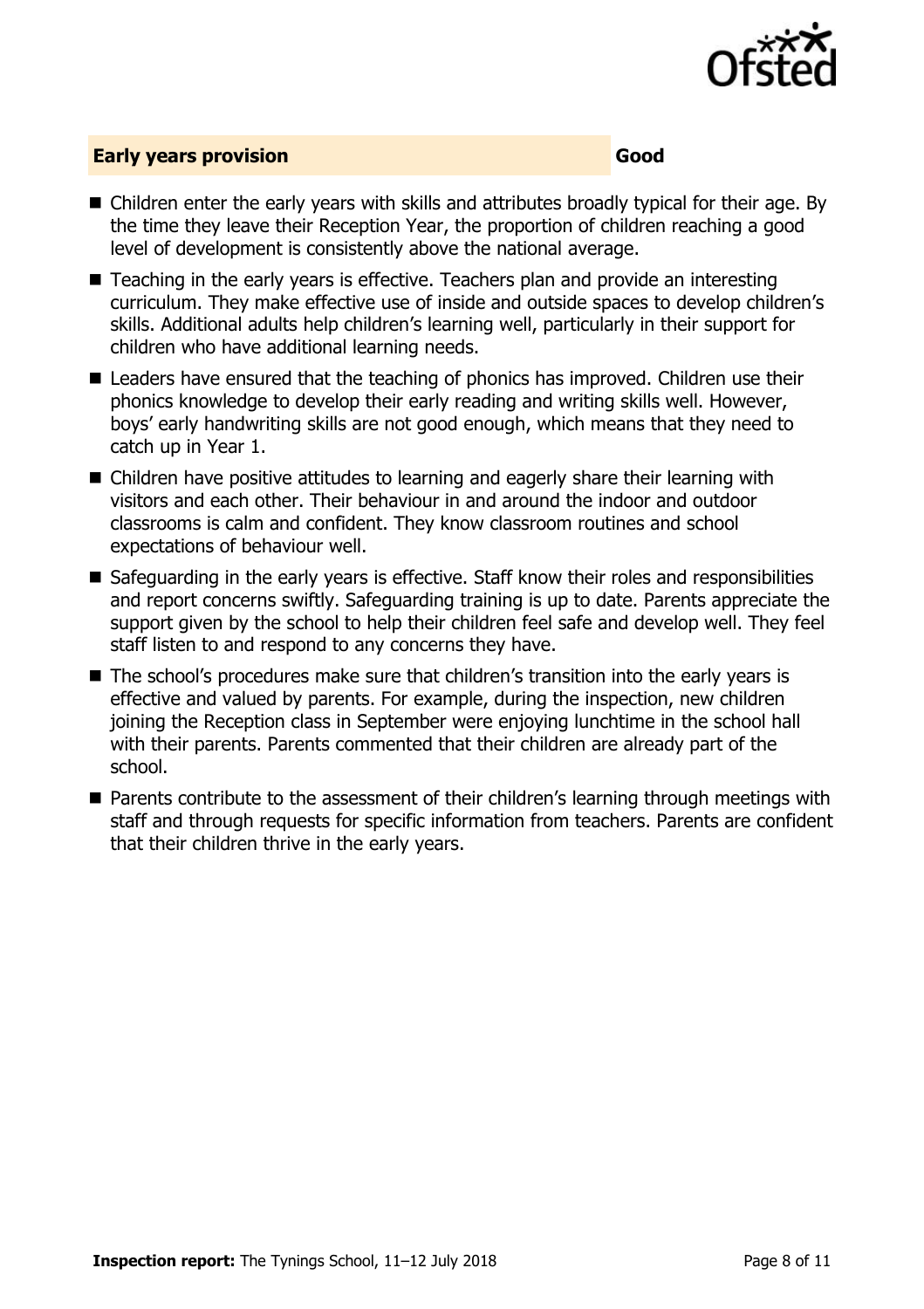

# **School details**

| Unique reference number | 109034                |
|-------------------------|-----------------------|
| Local authority         | South Gloucestershire |
| Inspection number       | 10048056              |

This inspection of the school was carried out under section 5 of the Education Act 2005.

| Type of school                      | Primary                  |
|-------------------------------------|--------------------------|
| School category                     | Community                |
| Age range of pupils                 | 4 to 11                  |
| Gender of pupils                    | Mixed                    |
| Number of pupils on the school roll | 401                      |
| Appropriate authority               | The governing body       |
| Chair                               | Sarah Warren             |
| <b>Headteacher</b>                  | Lois Haydon              |
| Telephone number                    | 01454 866525             |
| Website                             | www.thetynings.co.uk     |
| <b>Email address</b>                | thetynings@sgmail.org.uk |
| Date of previous inspection         | 30 April-1 May 2015      |

### **Information about this school**

- The Tynings Primary School is slightly larger than most primary schools.
- The majority of pupils are of White British heritage. The proportion of pupils who speak English as an additional language is much lower than the national average.
- The proportion of pupils eligible for the additional pupil premium funding is just below the national average.
- $\blacksquare$  The proportion of pupils at the school who have SEN and/or disabilities is just above average.
- The school is above the government's current floor standards for schools.
- A serious incident that occurred at the school since the last inspection has been investigated by the appropriate authorities and is now closed. Ofsted does not have the power to investigate incidents of this kind. The school's provision for the welfare of pupils and the effectiveness of its work to keep pupils safe has been inspected against the regulations currently in place.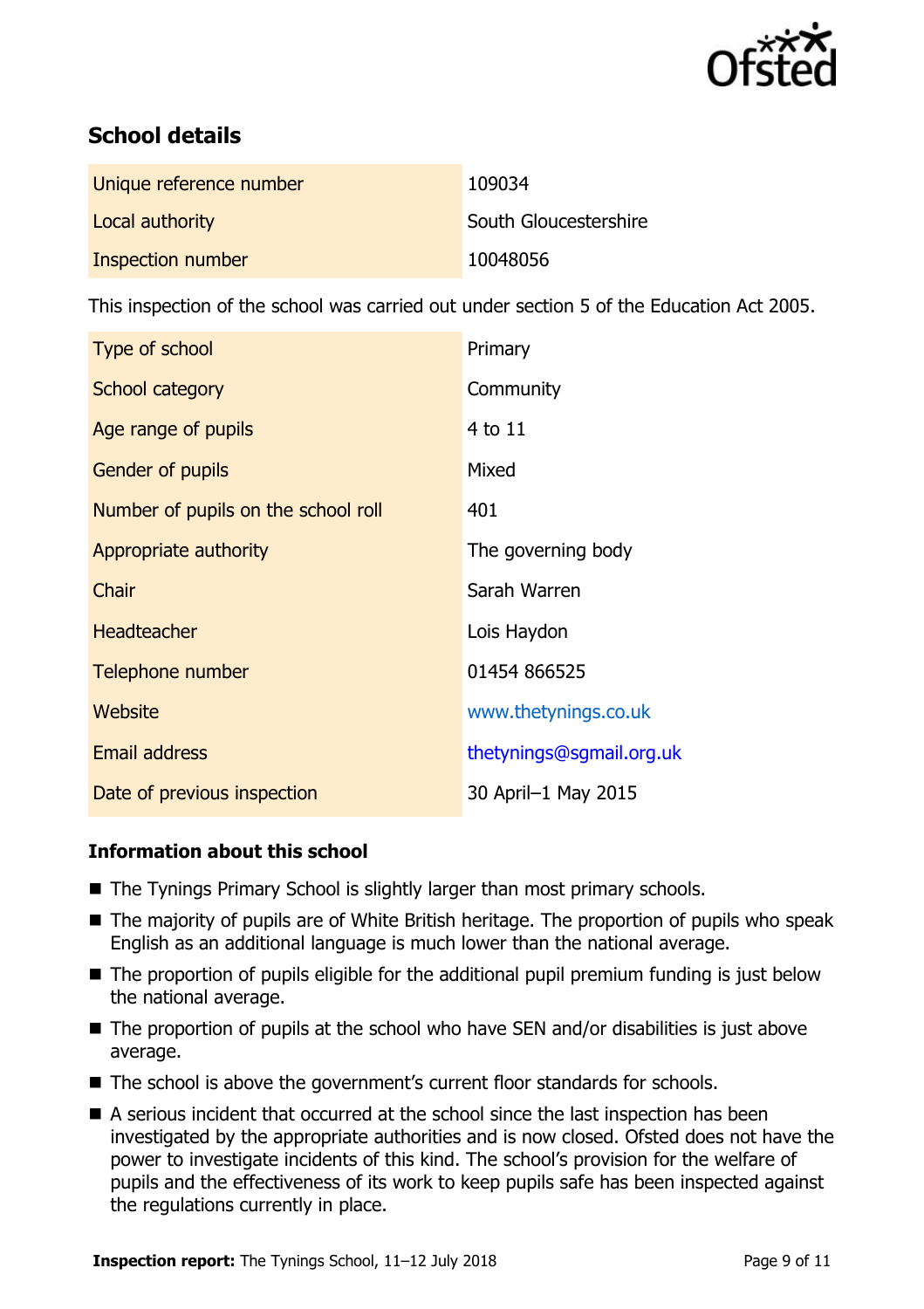

# **Information about this inspection**

- Inspectors visited classes across the school, many together with the headteacher or deputy headteacher. Inspectors talked to pupils about their learning and looked at their work with them in a range of subjects.
- The inspection team observed and talked with pupils during breaktimes and lunchtimes and as they moved around the school. They met formally with a group of pupils to gather their views and listened to pupils read.
- Meetings were held with school leaders, governors and a local authority representative. An inspector met with a group of staff to gather their views and considered the 33 responses to the staff online survey. Inspectors looked at the school's documents and procedures, including information about current pupils' progress and records of the monitoring of teaching and learning.
- **Inspectors examined the school's policies and procedures concerning safeguarding,** including a check of the school's single central record and systems concerning the recruitment of staff. Inspectors met with leaders, including governors, responsible for safeguarding and spoke with staff and pupils about their understanding of how to keep pupils safe.
- Inspectors took into account the 124 responses to Ofsted's online survey, Parent View, and a letter from a parent. The inspection team spoke with parents at the start and end of the day and in the lunch hall on a lunch 'taster session' with their children.

### **Inspection team**

| Sarah O'Donnell, lead inspector | Ofsted Inspector        |
|---------------------------------|-------------------------|
| Liz Jenkins                     | <b>Ofsted Inspector</b> |
| <b>Steph Matthews</b>           | Ofsted Inspector        |